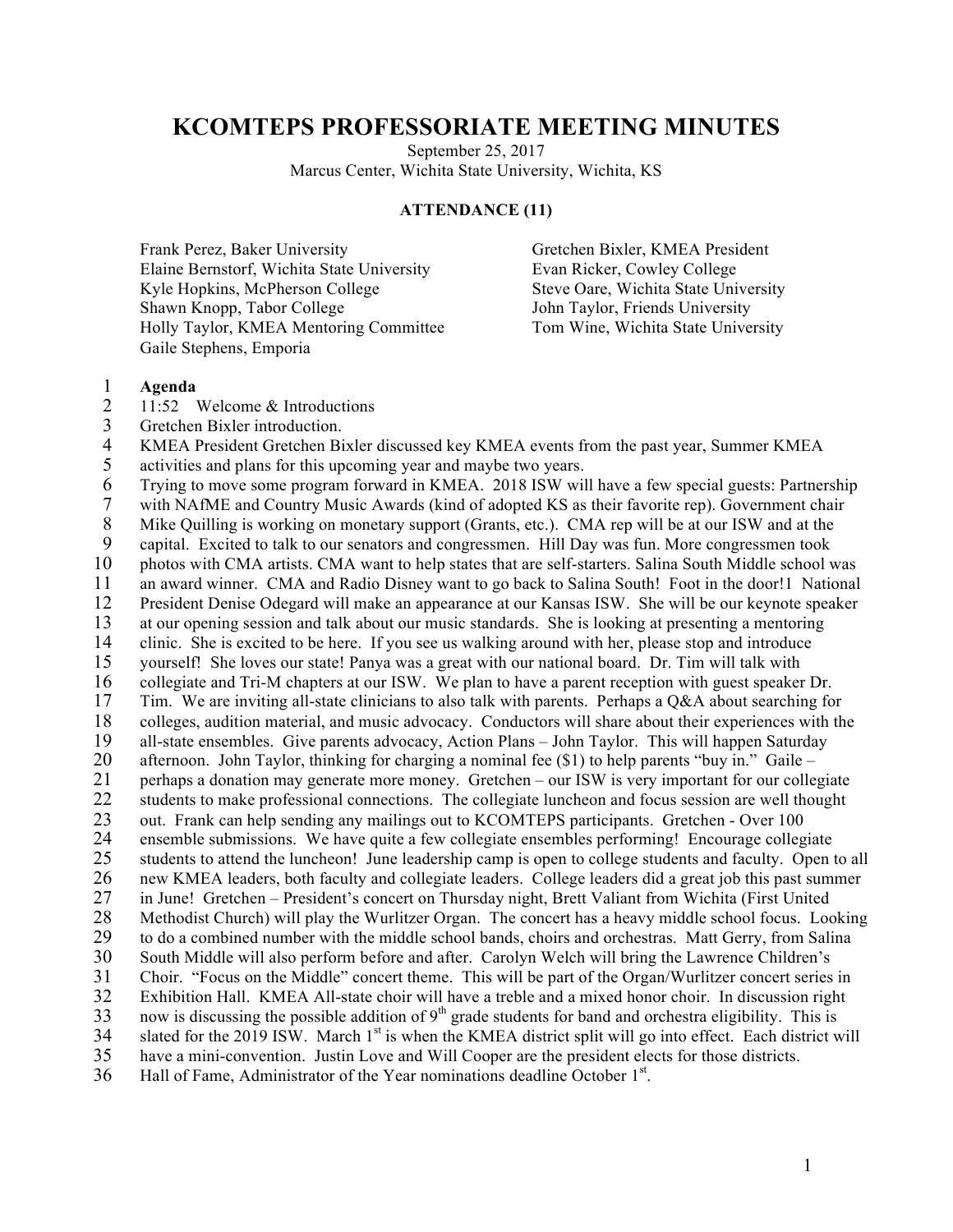Clinic proposals are also due October  $1<sup>st</sup>$ . Faculty are encouraged to submit applications to present clinics! If you are willing to mentor someone, or you know of teachers in your area willing to ment

2 clinics! If you are willing to mentor someone, or you know of teachers in your area willing to mentor

3 young teachers, please contact Holly Taylor. Gretchen will e-mail at the end of the year asking for help<br>4 for new teachers that are searching for jobs. The first letter will go out in December for students who are

4 for new teachers that are searching for jobs. The first letter will go out in December for students who are starting their teaching careers in the Spring. Music Day at the Capital (KS) – the date will be changing

starting their teaching careers in the Spring. Music Day at the Capital  $(KS)$  – the date will be changing

6 and it might move to February 21, 2018 (the day before KMEA) to help accommodate the representatives from CMA. Mike Quilling will help set this up. from CMA. Mike Quilling will help set this up.

8 ESSA (Gretchen)– KMEA is represented on the council for the Kansas ESSA plan. Colleen Riley

9 coordinates this. There is an effort to get the ESSA plan implemented in Kansas. We are hoping that

10 revisions will be discussed with the entities represented on the committee. This should occur in April

11 2018. ESSA is this generation's version of No Child Left Behind, Title 1 (at risk students) – basically

12 says they want to fund a well-rounded education in which music is a stand-alone subject. This includes 13 staff development (Title 4). Block grant money is also available to school districts to help train music

14 teachers and resources. Term Core Subjects no longer exists. This is no longer the law; it is now "well-

15 rounded" subjects. For the first time in the USA, music is listed and included as one of these subjects

16 (John Taylor). Initially, congress decided how to fund. Obama and Trump have allotted very little... We need to get congress to fund ESSA appropriately as it was planned and discussed initially. CMA

need to get congress to fund ESSA appropriately as it was planned and discussed initially. CMA

18 representatives are helping to advocate with congress. CMA has chosen Kansas because of our proactive approach for advocacy. We need high profile artists and celebrities to help us get our foot in the door

19 approach for advocacy. We need high profile artists and celebrities to help us get our foot in the door

20 (John Taylor). Each state is charged with deciding how to spend these funds. Mike Quilling has been our 21 representative. Elaine, will CMA representatives sit in with any of the collegiate sessions? Frank, Elaine, 22 any of our collegiate people, can help coordinate collegiate sessions with CMA representative and getting<br>23 the word out. the word out.

 $\frac{24}{25}$ 25 Holly Taylor – Mentoring. We now have three state mentor chairs. Each has two KMEA Districts. Lynn 26 Unrugh and Janelle Browder are the other two mentorship chairs. This is part of the President's strategic plan. This weekend we are going to Tan-Tar-A resort to a mentoring conference and workshop. We 27 plan. This weekend we are going to Tan-Tar-A resort to a mentoring conference and workshop. We 28 would like to put online some information for mentors. There is a new mentor handbook for student. 29 There is no information there for mentors. Craig Manteuffel did an e-mail blast to all school principals. 30 There are now over 40 matches!!! Ron Chronister also reached out to all of the elementary principals. 31 We have 2 matches. There is a form that new teachers fill out. Frank, link can be posted on the SMTE<br>32 Kansas Page. Holly personally e-mailed every student that was interested. Holly if you will please 32 Kansas Page. Holly personally e-mailed every student that was interested. Holly if you will please 33 recommend to her students who are graduating December 2017 or May 2018 so that she can personally e-<br>34 mail all of these students to help them get matched up. Bottom line: we are trying to help new teachers. 34 mail all of these students to help them get matched up. Bottom line: we are trying to help new teachers.<br>35 This year Holly had a sign-up sheet at Essene Music and had over 15 students sign up. New teachers This year Holly had a sign-up sheet at Essene Music and had over 15 students sign up. New teachers 36 have a "green" ribbon on their badge at the ISW to help identify them so that experienced teachers can<br>37 help make connections. Email: mentoringatKSMEA.org Gretchen encouraged the college faculty to 37 help make connections. Email: mentoringatKSMEA.org Gretchen encouraged the college faculty to<br>38 help bring in our mentorship chairs to come in and be a guest speaker to talk with prospective teachers help bring in our mentorship chairs to come in and be a guest speaker to talk with prospective teachers. 39 MMEA hosts a conference for new teachers (new 3-4yrs). We need to figure out if we can do something 40 like that here in Kansas. Mentorship chairs will attend this conference.

41<br>42

42 CAEP – Emporia: Gaile - All four areas are going into effect. The request for student data: CAEP is

43 requesting test scores from students and asking principals to share evaluations of their teachers.<br>44 Kansas Can – Kansas Education Systems Accreditation (a systems approach to K-12 accreditation

44 Kansas Can – Kansas Education Systems Accreditation (a systems approach to K-12 accreditation) New

45 organization that is tracking student through grade 14. Foreseeing that high schools will be responsible

- 46 for college performance and colleges responsible for success of students in the workplace. Elaine, how to we assess student progress. We need to design an assessment tool. Five R's. we assess student progress. We need to design an assessment tool. Five R's.
- 48

49 Elaine will forward information on this program.

50

51 Schedule-keep schedule the same next year for KCOMTEPS